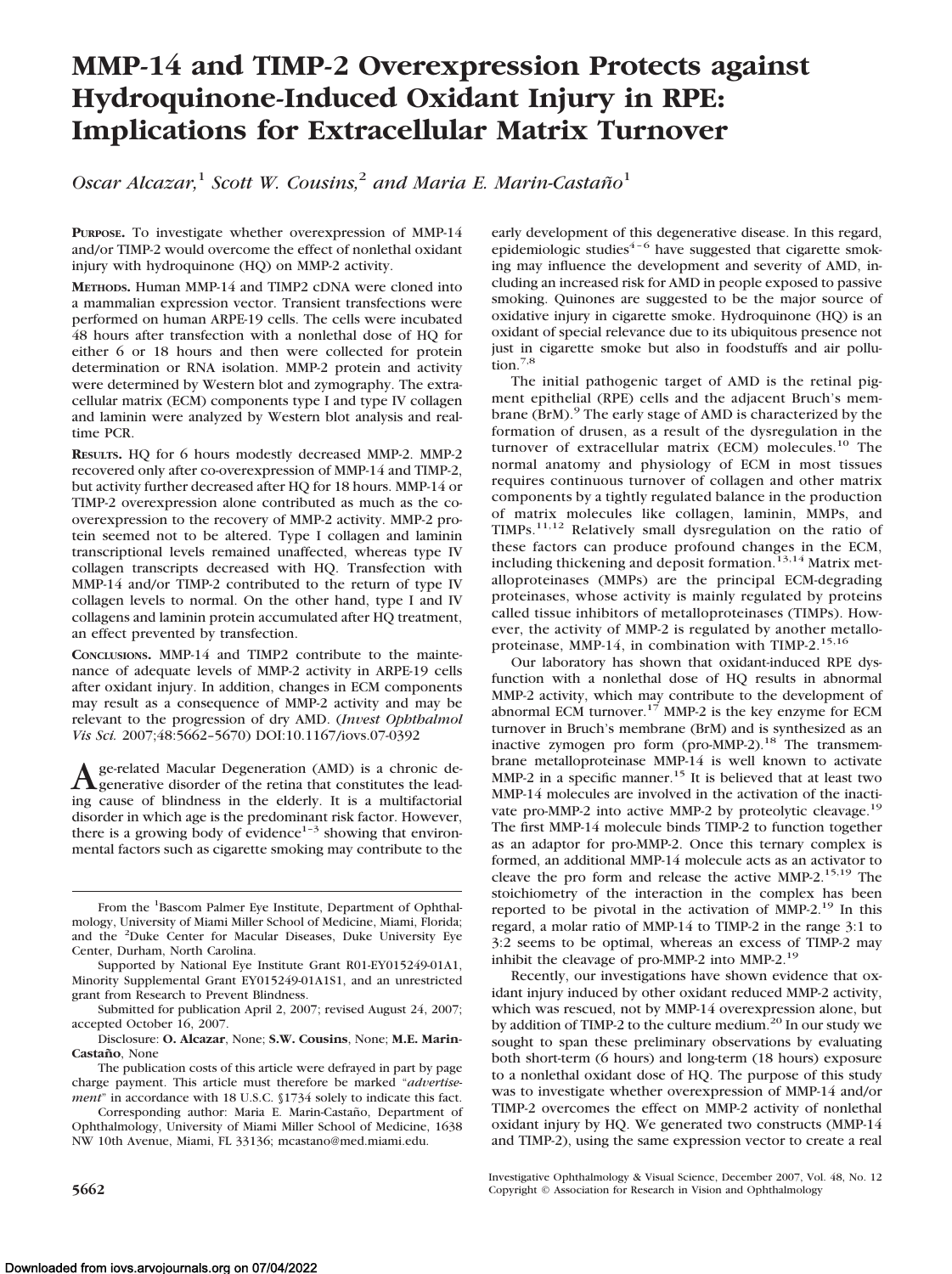|  |  |  | <b>TABLE 1. PCR primers</b> |
|--|--|--|-----------------------------|
|--|--|--|-----------------------------|

| <b>Target Gene</b>       | <b>Forward Primer</b>      | <b>Reverse Primer</b>      | Size $(bp)$ | Reference |
|--------------------------|----------------------------|----------------------------|-------------|-----------|
| MMP14                    | ATGTCTCCCGCCCCA            | TCAGACCTTGTCCAGCAGG        | 1748        |           |
| TIMP2                    | ATGGGCGCCGCG               | TTATGGGTCCTCGATGTCGA       | 662         |           |
| Collagen I $(\alpha 1)$  | CTCCGGCTCCTGCTCCTCTTA      | GCACAGCACTCGCCCTCCC        | 235         | 22        |
| Collagen IV $(\alpha 1)$ | ACTCTTTTGTGATGCACACCA      | AAGCTGTAAGCGTTTGCGTA       | 150         | 23        |
| Laminin $(\alpha 4)$     | CTCCATCTCACTGGATAATGGTACTG | GACACTCATAAAGAGAAGTGTGGACC | 362         | 24        |

co-overexpression, to gain a better control over the stoichiometry in the cotransfection of MMP-14 and TIMP-2. We analyzed in parallel the potential implications of the overexpression of MMP-14 and/or TIMP-2 on ECM molecules known to be substrates for MMP-2, such as collagens and laminin. Our interest was to investigate HQ due to its environmental ubiquitous presence in Western societies in general and in cigarette smoke in particular. Our data suggest that both MMP-14 and TIMP-2 (alone or in combination) contribute to the maintenance of adequate levels of MMP-2 activity and ECM turnover balance in human ARPE-19 cells when challenged for a long time (18 hours) with the cigarette smoke–related oxidant HQ.

# **MATERIALS AND METHODS**

Cell culture materials and a transfection reagent (LipofectAMINE 2000) were purchased from Invitrogen-Gibco (Carlsbad, CA). All other reagents were of analytical grade and were obtained from Sigma-Aldrich (St. Louis, MO). The human retinal pigment epithelium ARPE-19 cell line used was purchased from the American Type Culture Collection (ATCC, Manassas, VA).

# **cDNA Cloning of MMP-14 and TIMP-2 and Construct Generation**

Total cellular RNA was isolated (TRI reagent; Sigma-Aldrich) based on the GTC-acidic phenol method. The cDNA corresponding to MMP-14 was amplified by reverse transcriptase-polymerase chain reaction (RT-PCR) using total RNA from human kidney as the template. Primers (forward: 5'-ATGTCTCCCGCCCCA-3'; reverse: 5'-TCAGACCTTGTC-CAGCAGG-3) were constructed based on the published coding region sequence of the human mRNA for matrix metallopeptidase 14 (MMP-14; GenBank accession no. NM\_004995; http://www.ncbi.nlm.nih. gov/Genbank; provided in the public domain by the National Center for Biotechnology Information, Bethesda, MD). For TIMP-2, primers (forward: 5-ATGGGCGCCGCG-3; reverse: 5-TTATGGGTCCTCGAT-GTCGA-3) were constructed based on the published coding region sequence for human tissue metallopeptidase inhibitor 2 (TIMP-2; Gen-Bank Accession No. NM\_003255; http://www.ncbi.nlm.nih.gov/Genbank; provided in the public domain by the National Center for Biotechnology Information, Bethesda, MD). The single cDNA fragment obtained was TA-cloned into a mammalian expression vector (pTAR-GET; Promega, Madison, WI) using standard molecular biology techniques and subsequently verified by sequencing.

# **Cell Culture and Transfection**

ARPE-19 cells of passages 20 to 22 were plated at subconfluent density on T-75  $(75 \text{ cm}^2)$  flasks and grown to confluence in maintenance medium (Dulbecco's modified Eagle's medium[DMEM]-Ham's F12 [1:1 vol/vol] supplemented with 10% fetal bovine serum [FBS], 100  $\mu$ g/mL penicillin/streptomycin, and  $0.348\%$  Na<sub>2</sub>HCO<sub>3</sub>). The cells were maintained at 37°C in a humidified atmosphere containing 5%  $CO<sub>2</sub>$  and 95% air. For the experiments, confluent cells were split and plated at subconfluent density ( $2 \times 10^5$  cells) and grown to confluence.

Transient transfections were performed when the cells were near confluence with a total of  $2 \mu g$  of DNA per well in six-well plates (Lipofectamine 2000; Invitrogen-Gibco). The expression of the recombinant protein was allowed for 48 hours, at which time the cells were either treated with HQ or collected for protein and/or RNA isolation. Total RNA was then isolated (TRI reagent; Sigma-Aldrich), and protein content was determined with a kit (Bio-Rad, Hercules, CA), based on the Bradford method.

# **HQ Injury**

The cells of the same passages were plated at the same subconfluent density ( $2 \times 10^5$  cells) onto six-well plates. At the time of confluence, the cells were prepared for the experiment by changing the maintenance medium to the assay medium (i.e., maintenance medium without phenol red) for 2 days. This medium was then replaced with assay medium, which was supplemented with 1% FBS instead of 10% for 1 day. Subsequently, the medium was changed to the assay medium supplemented with 0.1% FBS. At this time, 100  $\mu$ M HQ was added for either 6 or 18 hours. Culture medium was withdrawn, and the cells were washed two times with phosphate-buffered saline (PBS). After that, fresh assay medium supplemented with 0.1% FBS was added for 24 hours. The cells were harvested for protein (with lysis buffer M-PER; Pierce, Rockford, IL) or RNA (TRI reagent; Sigma-Aldrich) assessment. Supernatants were also collected to measure MMP-2 and TIMP-2 protein expression and activity. Protein was quantified in all samples, as described in the previous section.

# **Quantitative Real-Time PCR**

ARPE-19 cells were cultured and maintained as previously described.<sup>21</sup> Total RNA was isolated from the cells (TRI reagent; Sigma-Aldrich). Real-time PCR was performed with a thermal cycler system (LightCycler; Roche Diagnostics, Indianapolis, IN) according to the manufacturer's instructions. Reverse transcription was performed with  $1 \mu$ g RNA in accordance with the manufacturer's protocol (Reverse Transcription System; Promega). The PCR experiments were performed using SYBR green as the interaction agent (Roche Diagnostics). Each 20 µL PCR contained cDNA template, SYBR Green PCR master mix, and  $0.5 \mu M$  of each gene-specific primer. PCR was performed using pairs of specific primers for either type I (chain  $\alpha$ -1) or type IV (chain  $\alpha$ -1) collagens, or laminin (chain  $\alpha$ -4). Primer sequences and size of the PCR product for each targeted gene are described in Table 1. The specificity of PCR amplification products was assessed by dissociation melting-curve analysis and subsequent agarose gel electrophoresis. The ribosomal RNA control reagent kit was used to detect the 18S ribosomal RNA gene, which represented an endogenous control. Each sample was normalized to the 18S transcript content. The standard curves were generated with serially diluted solutions (0.001–100 ng) of mRNA from cultured ARPE cells. PCR assays were conducted in duplicate for each sample. Data are expressed as the mean  $\pm$  SEM of results in four independent experiments.

# **Western Blot Analysis**

Ten or  $40 \mu$ g protein extracts were denatured in Laemmli sample buffer followed by 5 minutes of boiling and then resolved on a 10% or 8% Tris-glycine gel (Novex, San Diego, CA). After electrophoresis (120 V for 2 hours), the proteins were transferred in  $1 \times$  transfer buffer (25 mM Tris, 192 mM glycine,  $0.1\%$  SDS, and 20% methanol [ $\sim$ pH 8.4]) to a nitrocellulose membrane (Hybond-ECL; GE Healthcare; Piscataway, NJ), with constant current of 100 mA for 2 or 3 hours. The membranes were then blocked in 5% nonfat dry milk TBS solution for 1 hour at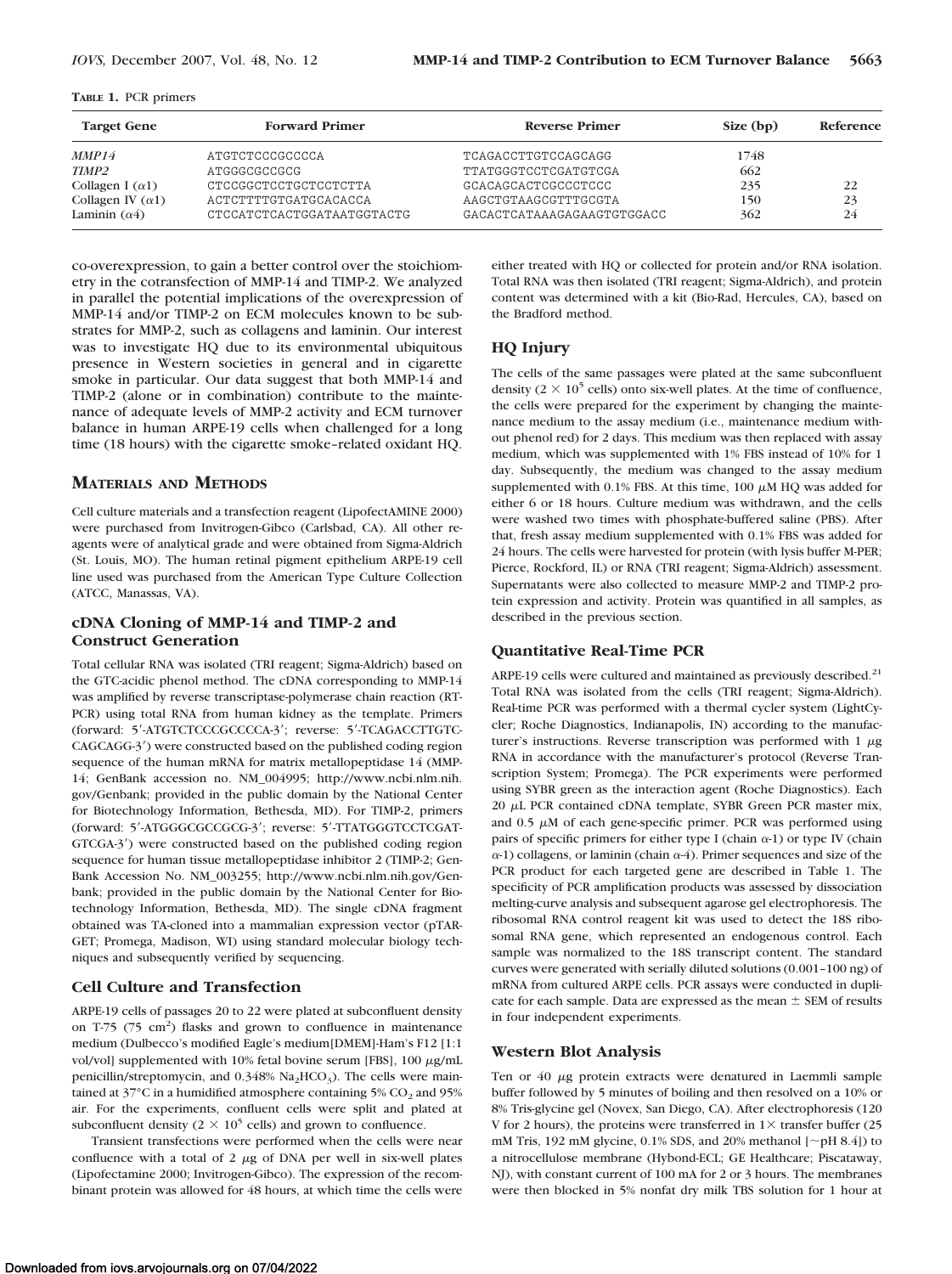room temperature. The blots were incubated overnight at 4°C with one of the following antibodies: AB19012 (Chemicon International, Temecula, CA), M61403 (Biodesing International, Saco, ME), 1310-01 (Southern Biotechnology, Birmingham, AL), MAB13405 (Chemicon International), MAB3328 (Chemicon International), or AB19078 (Chemicon International). The membranes were washed three times with TBS solution including Tween-20 (TBS-T) incubated with horseradish peroxidase–linked donkey anti-mouse, donkey anti-goat or donkey anti-rabbit antibodies (Santa Cruz Biotechnology, Santa Cruz, CA) for 2 hours at room temperature and then washed four times in TBS-T. Detection of the immunoreactive bands was performed with the chemiluminescent reagent luminol (Santa Cruz Biotechology). The bands were scanned and quantitated by densitometry (ImageJ 1.17 software; National Institutes of Health [NIH], Bethesda, MD; available by ftp at zippy.nimh.nih.gov/ or at http://rsb.info.nih.gov/nih-image; developed by Wayne Rasband, National Institutes of Health, Bethesda, MD).

# **MMP-2 Activity**

Conditioned culture medium was collected after treatment and clarified by 30 minutes of centrifugation at 15,000*g* and 4°C. Protein concentration was determined and MMP-2 activity assessed on 10% zymography gels (Novex, San Diego, CA), as described previously.25 Briefly,  $10 \mu g$  of protein extracts from each experimental condition was used. The gels were incubated for 18 hours in 50 mM Tris buffer, allowing determination of total proteolytic MMP-2 activity with no interference from their associated tissue inhibitors. Densitometry was performed with the Image J 1.17 densitometry program (NIH).

# **Reverse Zymography**

Ten micrograms of protein was diluted as needed in Laemmli buffer and combined with an equal volume of Tris-glycine SDS (Novex). Samples were electrophoresed at 75 V for 2.5 hours on a standard separating gel composed of 2.25 mg/mL porcine gelatin, 0.25 M Tris-HCl (pH 8.8),  $0.125\%$  SDS, 1  $\mu$ L/mL TEMED,  $0.4$  mg/mL ammonium persulfate, 15% acrylamide, 0.4% bisacrylamide, and 100 ng/mL proenzyme MMP-2 (EMD Biosciences, Inc., San Diego, CA). After electrophoresis, the gels were incubated in  $1 \times z$ ymogram renaturing buffer (Novex) with gentle agitation for 3 hours at room temperature, with the solution replaced every hour. Then, the renaturing buffer was replaced with 100 mL  $1\times$  developing buffer (Novex). The gels were then incubated at 37°C overnight. Each gel was stained with 0.5% Coomassie blue G250 in 30% methanol/10% acetic acid for 4 hours followed by four washes of destaining solution containing 30% methanol/10% acetic acid for 1, 15, 30, and 60 minutes. The gels were further destained in 1% Triton X-100 solution for 1 hour and stored in distilled water until densitometry was performed. They were then analyzed by densitometry with ImageJ 1.17 software (NIH).

# **MMP-14 Activity Assay**

ARPE cells were grown in 24-well plates and transiently transfected with pTARGET-MMP14 construct with transfection reagent (Lipofectamine 2000; Invitrogen-Gibco). Forty-eight hours after transfection, the medium was replaced with 250  $\mu$ L of extraction buffer from an MMP-14 activity assay system (Biotrak; GE Healthcare) and incubated for 15 minutes at 4°C. The supernatant was then assayed for MMP-14 activity according to the manufacturer's instructions for the ELISA.

#### **Statistical Analysis**

All experiments were performed three to four times on cultured cells, with reproducible results. Data are expressed as the mean  $\pm$  SEM. Statistical comparisons were performed with one-way ANOVA and the Tukey multiple comparison as a post hoc test when differences were significant. Differences were considered statistically significant when  $P \le 0.05$ .

#### **RESULTS**

#### **Overexpression of MMP-14 and TIMP-2 in ARPE-19 Cells**

The human retinal pigment epithelium cell line ARPE-19 of passages 20 to 22, was assayed to set the ideal transfection conditions with a transfection reagent (Lipofectamine 2000; Invitrogen-Gibco). A mammalian expression vector (pTARGET; Promega) harboring the reporter gene green fluorescence protein (*GFP*) was used for this purpose. In our hands, the transfection efficiency under optimal conditions was  $\sim 65\%$ , as determined with a fluorometer (data not shown). Human MMP-14 and TIMP-2 cDNAs were cloned into the vector pTARGET to generate the constructs for the study.

The cell lysates and conditioned mediums (supernatants) were collected 48 hours after transfection of the ARPE-19 cells with the mammalian expression constructs pTARGET-MMP-14 or pTARGET-TIMP-2. Three different samples corresponding to transient transfections with either MMP-14 or TIMP-2 were screened by Western blot analysis for protein expression. Cell lysates were used to analyze MMP-14, whereas TIMP-2 was evaluated in supernatants. Mock transfections were performed in parallel with the empty vector (pTARGET) as the control. We decided to use mock transfection as the ideal control to rule out the possibility of any potential effect due to the vector backbone. Transfection with pTARGET-MMP-14 showed MMP-14 protein levels  $2.46\% \pm 0.63\%$  ( $n = 3, P < 0.05$ ) higher than that in mock-transfected control cells (Fig. 1A). Similarly, overexpression of TIMP-2 accounted for a  $4.11\% \pm 0.24\%$  ( $n =$  $3, P \leq 0.001$ ) increase in the level of protein compared with that in mock-transfected control cells (Fig. 1B). The level of MMP-14 or TIMP-2 overexpression was normalized against  $\alpha$ -actin, a loading control for total protein content.

The moderate level of TIMP-2 overexpression attained is of relevance, as it is well accepted that high levels of TIMP-2 expression induces an inhibitory effect on MMP-2 activation.<sup>19</sup> The ternary molecular complex among MMP-14, TIMP-2, and pro-MMP-2 (inactive form) requires an MMP-14 to TIMP-2 molar ratio that is not too low for efficient cleavage of the MMP-2 proform into its active form.<sup>15,19</sup> Therefore, the level of overexpression shown for TIMP-2 under our established transfection conditions is adequate to investigate its role regarding MMP-2 activation.

Aside from analyzing whether the constructs used for the transfections were properly translated into protein, we verified that the recombinant protein was functional. For this purpose, MMP-14 activity was assayed by ELISA on cell monolayers as described in the Materials and Methods section. Cells transfected with MMP-14 showed activity levels  $2.28 \pm 0.15$  ( $n = 3$ ,  $P \leq 0.05$ ) times higher than the control (Fig. 1C). TIMP-2 activity was assessed in supernatants by reverse zymography. Cells transfected with TIMP-2 demonstrated activity levels  $2.22 \pm 0.09$  ( $n = 3, P < 0.05$ ) times higher than the control (Fig. 1D).

# **Effect of Overexpression of MMP-14 and TIMP-2 on MMP-2 Activity after 6-Hour HQ Injury**

Our laboratory has demonstrated that the induction of oxidant injury to the ARPE-19 cells diminishes the activity of MMP-2. $^{17}$ To investigate whether MMP-14 or TIMP-2 is involved in the impairment of MMP-2 activity, we sought to overexpress both molecules, alone and in combination. Of note, the DNA amount used in the cotransfections with MMP-14 and TIMP-2 in ARPE-19 cells was limited by the cytotoxicity shown at high doses of transfection reagent (Lipofectamine2000; Invitrogen-Gibco). Therefore, we used the same total DNA amount for the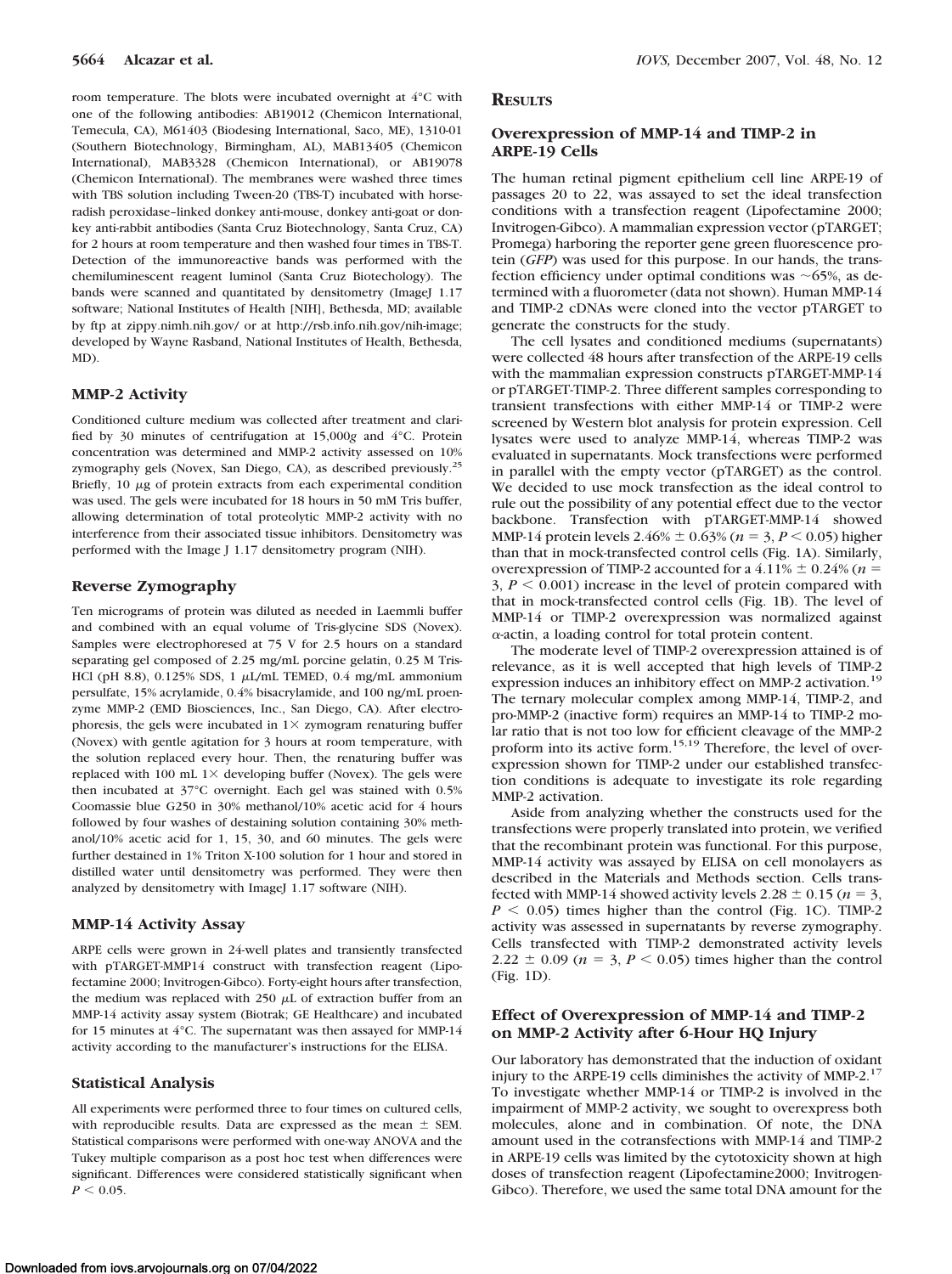

**FIGURE 1.** MMP-14 and TIMP-2 overexpression in ARPE-19 cells. Transient transfections were performed, and conditioned media and cell monolayers were harvested 48 hours after transfection. Gene expression was quantified by densitometry. (**A**) MMP-14 protein expression evaluated in cell lysates by Western blot. *Top*: Western blot from a representative experiment. The number on the *right* represents the molecular mass of the protein. *Bottom*: average of three independent transfections. C, mock-transfected control; T, transfected cells. (**B**) TIMP-2 protein expression evaluated in conditioned media by Western blot. *Top*: Western blot from a representative experiment. The number on the *right* represents the molecular masses of the proteins. *Bottom*: average of three independent transfections. (**C**) MMP-14 activity assessed by ELISA on cell monolayers. The data represent the average of three independent experiments. (**D**) TIMP-2 activity evaluated in conditioned media by reverse zymography. *Top*: Reverse zymogram from a representative experiment. M, TIMP-2 marker. *Bottom*: averages of results in three independent experiments. Results are expressed as the mean  $\pm$  SEM. \**P* < 0.05, \*\*\**P* < 0.001 compared with control cells.

cotransfection and the two single transfections (i.e., MMP-14 or TIMP-2 alone).

The ARPE-19 cells were subjected to short-term (6 hours) exposure to 100  $\mu$ M HQ (a nonlethal dose of this oxidant) 48 hours after transfection. MMP-2 Western blot analysis and zymograms were performed on supernatants. The MMP-2 activity modestly decreased after exposure of mock-transfected ARPE-19 cells to HQ for 6 hours  $(36.77\% \pm 5.09\%$  of control,  $P \le 0.05$ ,  $n = 3$ ; Fig. 2A). Previous studies by our group have demonstrated a more dramatic effect of HQ on MMP-2 activity.<sup>17</sup> However, those observations were performed on ARPE-19 cells that were not transfected.

A significant change was not induced by overexpression of either MMP-14 or TIMP-2 alone. However, co-overexpression of both molecules led to recovery of the MMP-2 activity to levels comparable to that in cotransfected cells not treated with HQ (Fig. 1A). That the total amount of DNA in the cotransfection equaled that of the single transfections may explain why cotransfecting both molecules did not raise the MMP-2 activity any higher than in control cells.

Analysis of MMP-2 protein expression in supernatants by Western blot showed no significant change after overexpression with MMP-14 or TIMP-2, alone or in combination (Fig. 2B). Protein expression values were normalized against  $\alpha$ -actin, a loading control for total protein. This result confirms previous observations made by our group<sup>17</sup> in nontransfected ARPE-19 cells that treatment with HQ does not induce any significant change in the protein level of MMP-2.

# **Effect of Overexpression of MMP-14 or TIMP-2 on MMP-2 Activity after 18-Hour HQ Treatment**

Given that the oxidative injury is an accumulative process with severity increasing with time, we sought to test the effect of overexpression of MMP-14 and/or TIMP-2 in a more prolonged time frame of HQ exposure. The ARPE-19 cells were subjected to 18 hours' incubation with a nonlethal dose of HQ (100  $\mu$ M) 48 hours after transfection. MMP-2 Western blot analysis and zymograms were evaluated on supernatants. Treatment with HQ for 18 hours induced a more pronounced impairment in MMP-2 activity (51.85%  $\pm$  5.96% of control,  $P \le 0.05$ ,  $n = 3$ ; Fig. 3A) when compared with the effect caused after 6 hours' HQ exposure (Fig. 2A). An important finding is that MMP-14 and TIMP-2 overexpression, alone or in combination, contributed to the recovery of MMP-2 activity to mock-transfected control levels. Given that ARPE-19 cells were transfected at nearly confluence and a potential "dilution" effect with cell division is minimal, a longer incubation time with HQ may also represent a longer time for recombinant MMP-14 and TIMP-2 to be expressed. Therefore, higher levels of MMP-14 and TIMP-2 proteins may, at least in part, contribute to the shown effect of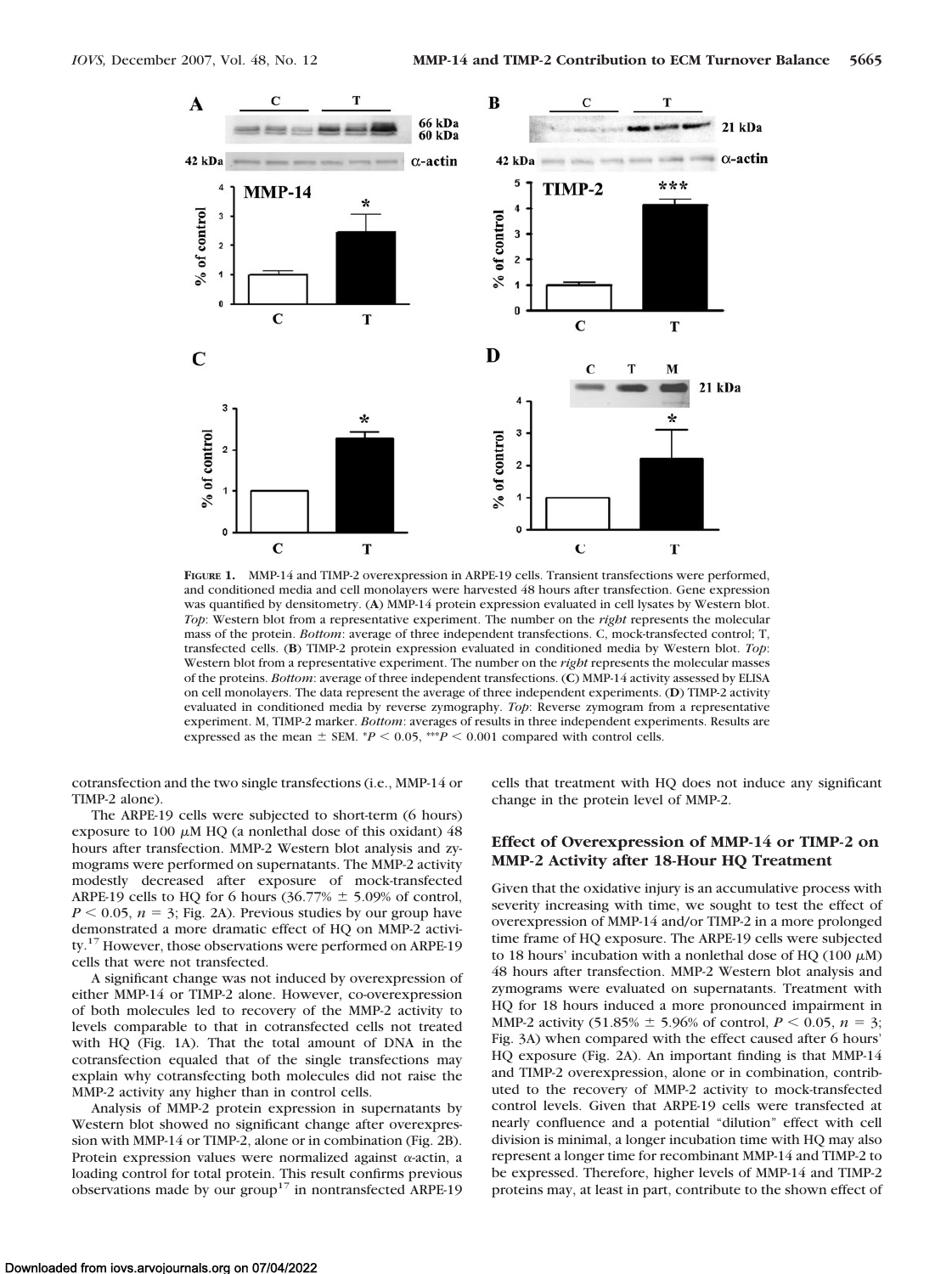

**FIGURE 2.** MMP-2 activity and protein expression in transfected ARPE-19 cells exposed to HQ for 6 hours. MMP-2 activity and protein expression in transfected ARPE-19 cells exposed to HQ. Cells were transfected with empty vector (control), MMP-14, or TIMP-2 or cotransfected with MMP-14+TIMP-2 (Cotransf). Forty-eight hours after transfection, the cells were incubated in the absence or presence of 100  $\mu$ M HQ for 6 hours. Thereafter, conditioned media (supernatants) were collected, and the protein content quantified. (**A**) MMP-2 activity evaluated in supernatants by zymography. *Top*: gelatin zymogram from a representative experiment. M, a commercial preparation of MMP-2 enzyme used as a marker. *Bottom*: average results of three independent experiments. (**B**) MMP-2 expression evaluated in supernatants by Western blot. *Top*: representative Western blot for evaluation of MMP-2 protein present in the supernatants. Numbers on the *left* represent the molecular masses of the marker.  $\alpha$ -Actin was the loading control. *Bottom*: averages of three independent experiments normalized against the loading control. Results are expressed as the mean  $\pm$  SEM.  $*P$  < 0.05 compared with control cells.

the single transfections, preventing the impairment of MMP-2 activity in the presence of HQ.

Protein expression analysis of MMP-2 in supernatants by Western blot showed no change in the levels of protein (Fig. 3B). Similar to incubations of ARPE-19 cells with HQ for a 6-hour period, there was no apparent variation in the inactive pro-MMP-2 form (72 kDa) or the active MMP-2 form (68 kDa). Protein-expressed values were normalized against  $\alpha$ -actin, a loading control for total protein.

# **Alteration of Type IV Collagen Transcripts and Protein Expression by HQ**

Type IV collagen is an important component of the extracellular matrix in BrM. This type of collagen is recognized to be a substrate and is cleaved by MMP-2. Therefore, we decided to investigate whether HQ has any effect on type IV collagen transcripts and/or protein expression and any potential influence of overexpression MMP-14 or TIMP-2.

ARPE-19 cells were transiently transfected with expression constructs for MMP-14 and TIMP-2, as described in the Materials and Methods section. Expression was allowed for 48 hours, and the cells were then exposed to 100  $\mu$ M HQ for a period of 18 hours. Cell lysates were used to examine collagen type IV. Quantitative real-time-PCR revealed a significant decrease of 32.8% (70.43  $\pm$  7.6 ng vs. 104.85  $\pm$  6.3 ng) in the level of type IV collagen  $\alpha$ -1 chain transcripts (Table 2). Overexpression of either MMP-14 or TIMP-2, or a combination of both, showed no change in the level of transcripts compared with the control. Data were normalized against 18S rRNA transcript content. Table 2 depicts a pattern that correlates with MMP-2 activity after the various transfections, showing

evidence of a potential link between MMP-2 activity and the transcriptional regulation of type IV collagen. One might speculate that reduced MMP-2 activity, regardless of measured protein level, is associated with increased collagen IV protein and that reduced collagen IV mRNA may be a compensatory effect.

Protein analysis of type IV collagen in cell lysates by Western blot showed two bands in the upper molecular range  $(\sim 198 \text{ kDa})$ , probably corresponding to different combinations of  $\alpha$ -1 (IV) and  $\alpha$ -2 (IV) chains (Fig. 4). The immunoblots revealed a clear accumulation of type IV collagen after 18 hours of treatment with 100  $\mu$ M HQ. Cell transfections with MMP-14, TIMP-2, or a combination of both molecules did not modify the normal levels of type IV collagen expression in the control cells. Transfected cells exposed to HQ did not show any increase in type IV collagen protein whatsoever. Protein expressed values were normalized against  $\alpha$ -actin, a loading control for total protein.

#### **HQ-Induced Accumulation of Type I Collagen**

Type I collagen is another ECM component present in BrM that is susceptible to digestion by MMP-2. Similar to type IV collagen, we sought to determine any effect that HQ and overexpression of MMP-14 or TIMP-2 might have on this structural component of the ECM.

Forty-eight hours after transfection, ARPE-19 cells were incubated with 100  $\mu$ M HQ for 18 hours before cell lysis and analysis. Quantitative real-time-PCR revealed no significant regulation of the  $\alpha$ -1 chain of type I collagen by HQ in control or transfected cells (Table 3). Data were normalized against 18S rRNA transcript content.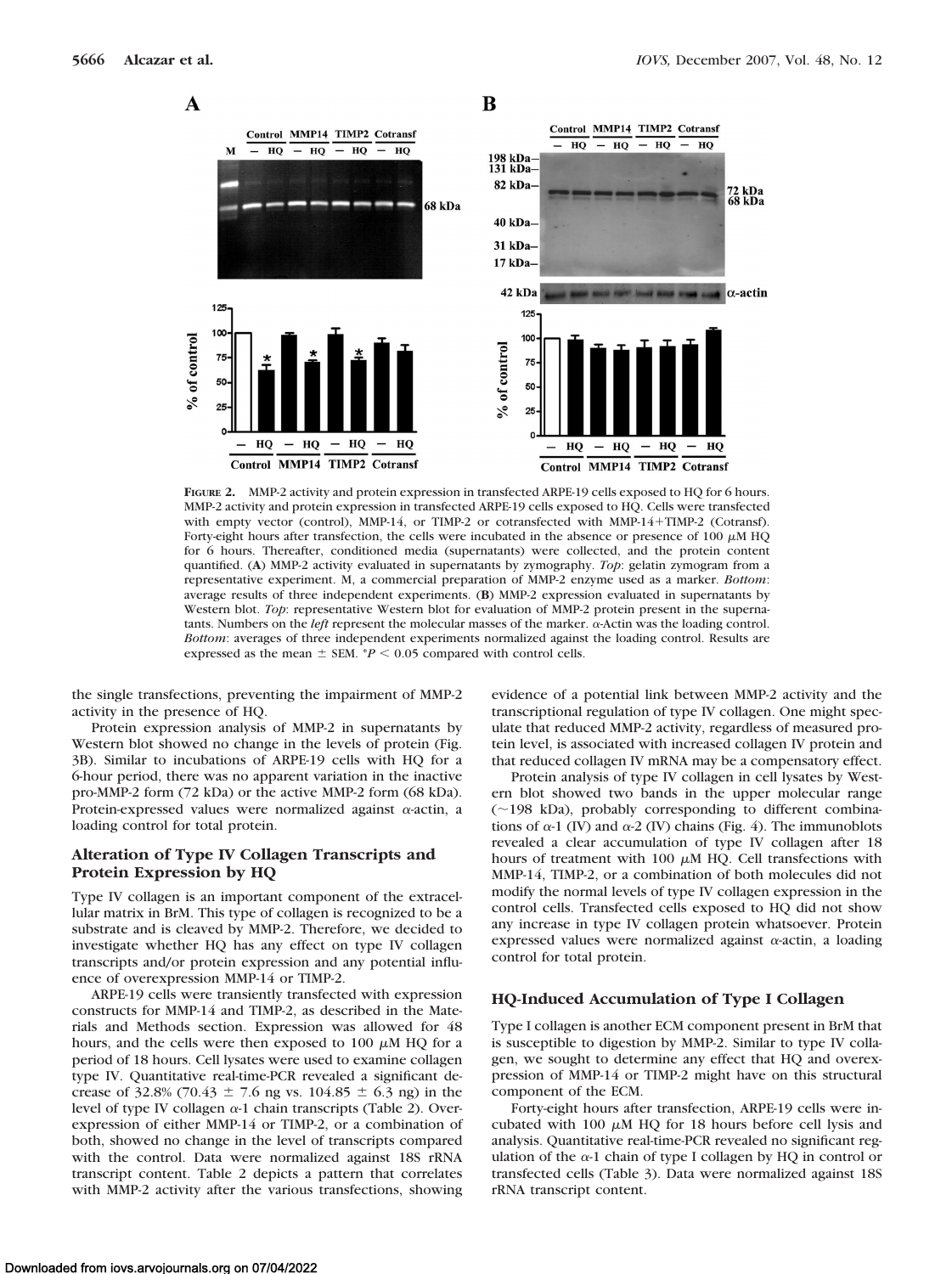

**FIGURE 3.** MMP-2 activity and protein expression in transfected ARPE-19 cells exposed to HQ for 18 hours. Cells were transfected with empty vector (control), MMP-14, or TIMP-2 or cotransfected with MMP-14TIMP-2 (Cotransf). Forty-eight hours after transfection, the cells were incubated in the absence or presence of 100  $\mu$ M HQ for 18 hours. Thereafter, conditioned media (supernatants) were collected and the protein content quantified. (**A**) MMP-2 activity evaluated in supernatants by zymography. *Top*: gelatin zymogram from a representative experiment. M refers to a commercial preparation of MMP-2 enzyme used as a marker. *Bottom*: average results of three independent experiments. (**B**) MMP-2 expression evaluated in supernatants by Western blot. *Top*: representative Western blot for evaluation of MMP-2 protein present in the supernatants. Numbers on the *left* represent the molecular masses of the marker.  $\alpha$ -Actin was the loading control. *Bottom*: averages of three independent experiments normalized against the loading control. Results are expressed as the mean  $\pm$  SEM.  $*P < 0.05$  compared with control cells.

Protein expression analysis of type I collagen performed on cell lysates showed a single band in the upper-molecular-mass range ( $\sim$ 198 kDa; Fig. 5). Treatment of control cells with HQ doubled the amount of type I collagen protein (206%  $\pm$  18%, *n*  $=$  3,  $P$  < 0.001). This effect is probably due to accumulation of the synthesized protein, given that the transcriptional rate of type I collagen remains unaffected by HQ (Table 3). Cells transfected with MMP-14 and/or TIMP-2 did not show any significant change in type I collagen protein even after exposure to HQ. Protein expression values were normalized against --actin, a loading control for total protein.

#### **HQ's Effect on Laminin Expression**

To complete the study of the effects raised by the oxidant HQ and overexpression of MMP-14 and TIMP-2 on ECM compo-

**TABLE 2.** Regulation of Collagen IV  $(\alpha 1$ -Chain) mRNA by Hydroquinone in Transfected ARPE-19 Cells

| <b>Treatment</b>  | Collagen IV $(\alpha 1)$ mRNA |           |  |
|-------------------|-------------------------------|-----------|--|
|                   | Amount (ng)                   | % Change  |  |
| Mock              | $104.85 \pm 6.3$              |           |  |
| $Mock+HO$         | $70.43 \pm 7.6$               | $-32.8^*$ |  |
| MMP14             | $108.29 \pm 6.2$              | $+3.28$   |  |
| $MMP14+HO$        | $101.67 \pm 5.7$              | $-3.03$   |  |
| TIMP <sub>2</sub> | $109.20 \pm 5.6$              | $+4.15$   |  |
| $TIMP2+HQ$        | $102.34 \pm 4.2$              | $-2.40$   |  |
| Cotransf.         | $98.25 \pm 6.1$               | $-6.29$   |  |
| $Cotransf. + HO$  | $96.02 \pm 4.1$               | $-8.42$   |  |

Cotransf., cotransfected.

 $*P < 0.05$ 

Downloaded from iovs.arvojournals.org on 07/04/2022

nents, we decided to analyze laminin, a noncollagen molecule that is very abundant in BrM. Similar to the type I and IV collagens, laminin is also a potential substrate for MMP-2.

ARPE-19 cells were transfected and treated as described for analysis of the collagens. Protein expression and transcription were allowed for 48 hours after transfection, and the cells were then challenged with 100  $\mu$ M HQ for a period of 18 hours. Transcriptional levels of laminin chain  $\alpha$ -4, assessed by quantitative real-time PCR, remained unaffected after HQ treatment in the various transfections performed (Table 4). Data were normalized against 18S rRNA transcript content. On the other hand, Western blot analysis of laminin protein expression on cell lysates showed a significant increase (150%  $\pm$  11%, *n* = 3,  $P \leq 0.05$ ) when cells were exposed to HQ for 18 hours (Fig. 6). The accumulation of laminin followed the pattern shown by collagens type I and IV, which also accumulated in the presence of the oxidant. Transfections with MMP-14 and/or TIMP-2 exhibited no remarkable differences both in the presence or absence of HQ (Fig. 6). Protein expression was normalized against  $\alpha$ -actin, a loading control for total protein.

# **DISCUSSION**

A fairly extensive body of evidence has shown that oxidative stress constitutes a major risk factor in the early phase of the pathogenesis of AMD.<sup>1,26,27</sup> In the present study we focused on HQ as oxidant stimulus due to its widespread presence in Western societies. We postulate that overexpression of MMP-14 and TIMP-2 in RPE cells may prevent, at least in part, the decrease in MMP-2 activity after incubation with HQ. Consequently, the purpose of this study was to investigate the impact of overexpressing MMP-14 and/or TIMP-2 on HQ-in-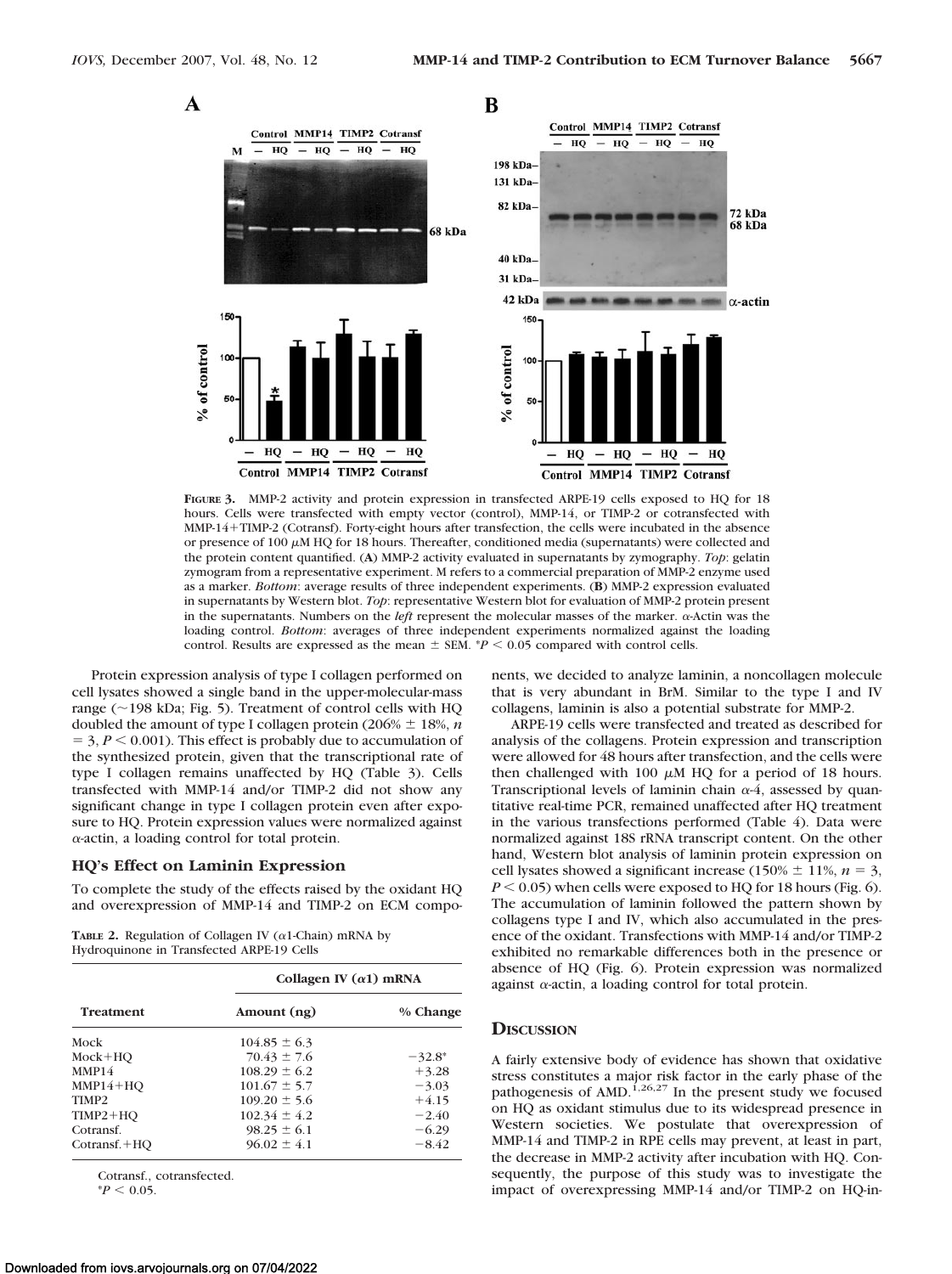

**FIGURE 4.** Collagen IV expression in transfected ARPE-19 cells exposed to HQ. Cells were transfected with empty vector (control), MMP-14, or TIMP-2 or cotransfected with MMP-14+TIMP-2 (Cotransf). Forty-eight hours after transfection, the cells were incubated in the absence or presence of 100  $\mu$ M HQ for 18 hours. Thereafter, the cells were lysed and the protein analyzed by Western blot. *Top*: representative Western blot for evaluation of collagen IV expression in cell lysates.  $\alpha$ -Actin was the loading control. *Bottom*: average results of three independent experiments normalized against the loading control. ( $\square$ ) Mock-transfected control. Results are expressed as the mean  $\pm$  SEM.  $*P$  < 0.05 compared with control cells.

duced MMP-2 impaired activity, and their consequences on extracellular molecules involved in ECM turnover in vitro. Our results showed that prolonged incubation with HQ not only impaired MMP-2 activity in ARPE-19 cells, but also induced an accumulation of collagens I and IV, as well as laminin, all important ECM molecules. All these effects induced by HQ were overcome in vitro by the overexpression of MMP-14 and/or TIMP-2.

The RPE is a central element in the pathogenesis of AMD. Dysfunctional RPE cells may alter the normal turnover of ECM components triggering the thickening of BrM and potential formation of sub-RPE deposits, which are believed to be the origin of drusen in the early phase of dry AMD. Even though the cellular mechanism(s) for dysregulation of ECM turnover in AMD remains unknown, evidence suggests that MMPs and

**TABLE 3.** Regulation of Collagen I ( $\alpha$ 1-Chain) mRNA by Hydroquinone in Transfected ARPE-19 Cells

| <b>Treatment</b>  | Collagen I $(\alpha 1)$ mRNA |          |  |
|-------------------|------------------------------|----------|--|
|                   | Amount (ng)                  | % Change |  |
| Mock              | $98.32 \pm 6.0$              |          |  |
| $Mock+HO$         | $98.70 \pm 2.9$              | $+0.38$  |  |
| MMP14             | $105.55 \pm 1.9$             | $+7.35$  |  |
| $MMP14+HO$        | $99.44 \pm 6.4$              | $+1.13$  |  |
| TIMP <sub>2</sub> | $101.72 \pm 4.3$             | $+3.45$  |  |
| $TIMP2+HO$        | $99.09 \pm 9.6$              | $+0.78$  |  |
| Cotransf.         | $96.28 \pm 3.2$              | $-2.08$  |  |
| $Cotransf. + HO$  | $94.99 \pm 3.5$              | $-3.39$  |  |

Cotransf., cotransfected.



**FIGURE 5.** Collagen I expression in transfected ARPE-19 cells exposed to HQ. Cells were transfected with empty vector (control), MMP-14, or TIMP-2 or cotransfected with MMP-14+TIMP-2 (Cotransf). Forty-eight hours after transfection, the cells were incubated in the absence or presence of  $100 \mu M$  HQ for 18 hours. Thereafter, cells were lysed and protein analyzed by Western blot. *Top*: a representative Western blot for evaluation of collagen I expression in cell lysates.  $\alpha$ -Actin was the loading control. *Bottom*: average results of three independent experiments normalized against the loading control.  $\Box$ ) Mock-transfected control. The results are expressed as the mean  $\pm$  SEM. \*\*\* $P < 0.001$ compared with control cells.

their tissue inhibitors (TIMPs) play an important role.<sup>12-14,28</sup> In this regard, we and others have shown that MMP-2 is crucial for the degradation and turnover of ECM in BrM.<sup>17,29,30</sup> To investigate the effect of oxidant injury with HQ on ECM turnover, we selected the human retinal pigment epithelium cell line ARPE-19 because it is well characterized<sup>31</sup> and is easily transfected with plasmid vectors. Given the heterogeneic nature of this cell line, we used the same culture conditions and similar passage to make it useful for our experiments.

The activation of MMP-2 (cleavage of the pro form) involves the formation of a trimer composed of TIMP-2 that binds to MMP-14 before association with pro-MMP-2. TIMP-2 concentration is critical for MMP-2 activation, such that insufficient TIMP-2 results in failure to localize pro-MMP-2 to the cell surface, whereas excess TIMP-2 reduces the free MMP-14 needed to activate pro-MMP-2.<sup>19</sup> Based on this model and

**TABLE 4.** Regulation of Laminin ( $\alpha$ 4-Chain) mRNA by Hydroquinone in Transfected ARPE-19 Cells

| <b>Treatment</b> | Laminin $(\alpha 4)$ mRNA |          |  |
|------------------|---------------------------|----------|--|
|                  | Amount (ng)               | % Change |  |
| Mock             | $98.16 \pm 2.7$           |          |  |
| Mock+HO          | $101.67 \pm 1.6$          | $+3.57$  |  |
| MMP14            | $94.83 \pm 1.4$           | $-3.39$  |  |
| MMP14+HO         | $95.11 \pm 2.7$           | $-3.11$  |  |
| TIMP2            | $94.58 \pm 0.7$           | $-3.65$  |  |
| TIMP2+HO         | $91.68 \pm 3.9$           | $-6.61$  |  |
| Cotransf.        | $97.02 \pm 1.8$           | $-1.17$  |  |
| Cotransf.+HQ     | $93.55 \pm 1.6$           | $-4.70$  |  |
|                  |                           |          |  |

Cotransf., cotransfected.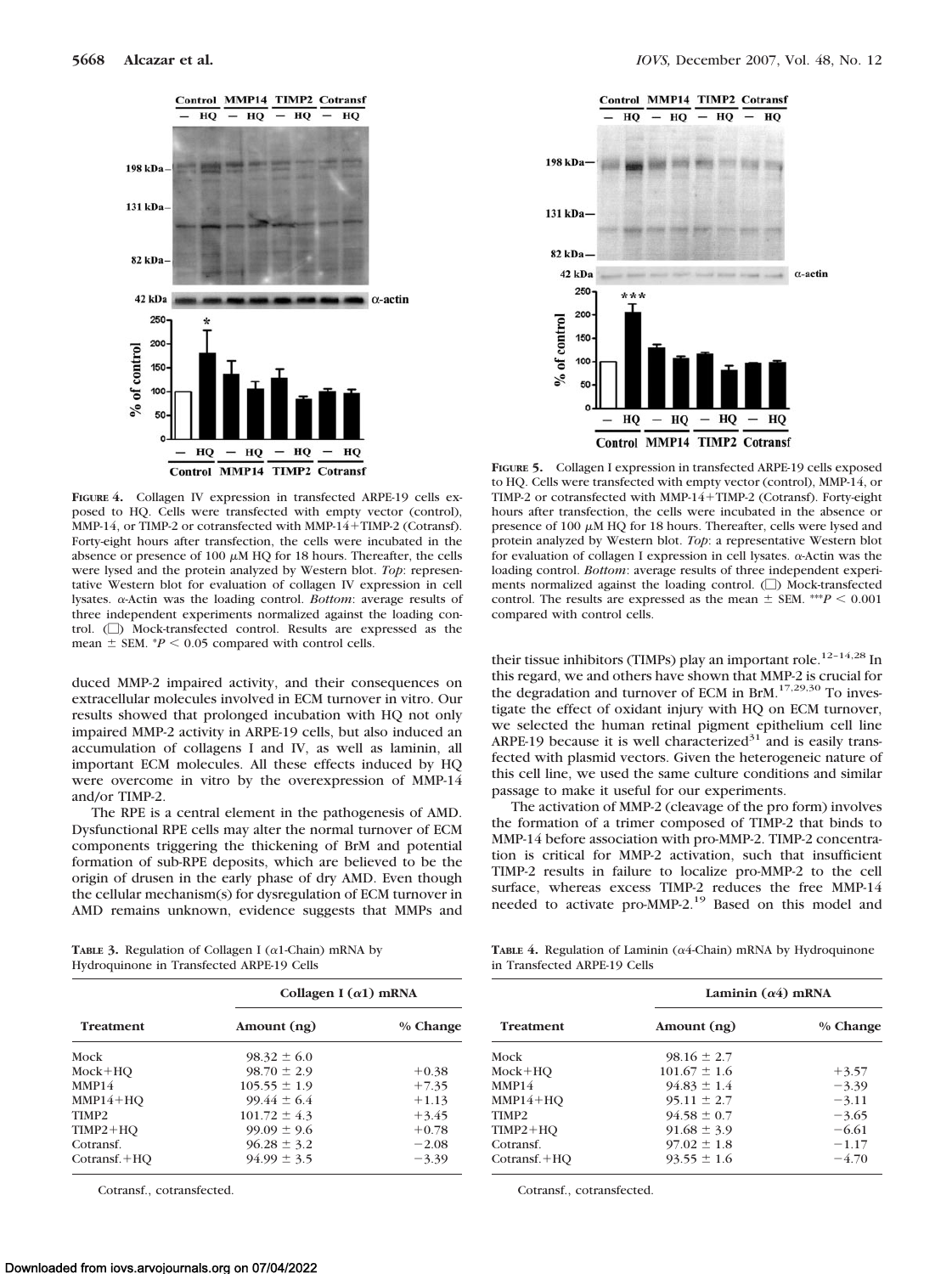

**FIGURE 6.** Laminin expression in transfected ARPE-19 cells exposed to HQ. Cells were transfected with empty vector (control), MMP-14, or TIMP-2 or cotransfected with MMP-14+TIMP-2 (Cotransf). Forty-eight hours after transfection, the cells were incubated in the absence or presence of 100  $\mu$ M HQ for 18 hours. Thereafter, the cells were lysed and the protein analyzed by Western blot. *Top*: representative Western blot for evaluation of laminin expression in cell lysates.  $\alpha$ -Actin was the loading control. *Bottom*: average results of three independent experiments normalized against the loading control.  $\Box$ ) Mock-transfected control. The results are expressed as the mean  $\pm$  SEM.  $*P$  < 0.05 compared with control cells.

previous observations, $15,19$  we decided to use a molar ratio of 3 to 1 (MMP-14:TIMP-2) for the cotransfections. In this way, we attained comparable activity levels of MMP-14 and TIMP-2 in transfected cells and prevented an excess of TIMP-2, which may inhibit the MMP-2 activation.

In agreement with previous observations<sup>20</sup> obtained with a different oxidant (myeloperoxidase/ $H_2O_2$ ), overexpression of MMP-14 alone did not rescue the impaired MMP-2 activity in the short term (i.e., 6 hours' incubation). This finding is interesting to note, as it is believed that different oxidants may use different mechanisms of action. For instance, myeloperoxi- $\text{dase/H}_2\text{O}_2$ , unlike HQ, generates reactive chlorinating species that target proteins, nucleic acids, and lipids, oxidizing all these biomolecules. HQ is a redox molecule whose metabolism in the mitochondria interferes with the electron transport, $32$ damaging the mitochondrial membrane and consequently inducing oxidation of proteins and peroxidation of lipid components in the plasma membrane.<sup>33,34</sup>

However, longer exposition of transfected ARPE-19 cells to HQ revealed that overexpression of MMP-14 and TIMP-2, alone or in combination, may somehow prevent the decay in MMP-2 activity under oxidative stress. Eighteen versus 6 hours of incubation with HQ implies a longer time for the recombinant MMP-14 and TIMP-2 proteins to be expressed. One might speculate that the rate of the inactive pro-MMP-2 form catalytic cleavage into the active MMP-2 form should increase. If so, it may explain the different observations obtained at 6 and 18 hours' incubation time with HQ. This matter deserves further investigation.

It is intriguing that, when cells are treated with HQ, MMP-2 protein does not change, whereas its activity is recovered by MMP-14 or TIMP-2 overexpression. It is plausible that the antibody used (the best of a few different antibodies tested by

our laboratory) lacks the sensitivity to show clearly significant differences in the protein content of the active form. In this regard, we have found in the literature some reports questioning the quantitative nature of Western blot analysis in certain settings.<sup>35-37</sup>

Behind the RPE lies BrM, which is composed of a central elastic layer surrounded by two collagenous layers. Laminin and collagens type I and IV are among the major components of BrM.38,39 During AMD, BrM gets progressively thickened due to deposit formation. Sub-RPE deposits in macular specimens contain basement membrane components, such as collagen type IV. Base on these observations, we sought to investigate relevant ECM molecules that might accumulate and contribute, at least in part, to this deposit formation and ultimately to AMD. Our results clearly demonstrated a significant increase in all three ECM molecules studied—laminin and collagens type I and IV—after exposure to the oxidant stressor HQ. Of note, HQ-induced accumulation of type IV collagen protein shown by Western blot confirms previous data by our group using ELISA and immunohistochemistry on cell lysates and cells, respectively.<sup>17</sup>

We demonstrated for the first time that HQ-induced impairment of MMP-2 expression not only correlates with accumulation of type IV collagen, but also that of laminin and type I collagen. These three molecules are not just components of BrM but also are substrates for MMP-2, which is the major RPE enzyme for degrading type I and IV collagens and laminin.<sup>29,30</sup> The accumulation of these relevant ECM structural proteins when the activity of MMP-2 is impaired by HQ supports the hypothesis that MMP-2 is an enzyme of pivotal importance for maintenance of the ECM balance in BrM. Therefore, nonlethal oxidant injury to RPE by HQ may have dramatic consequences for the ECM. Accumulation of laminin and collagens may contribute, at least in part, to sub-RPE deposit formation and gradual thickening of BrM. On the other hand, transfection of ARPE-19 cells with MMP-14 and/or TIMP-2 prevented the accumulation of all three ECM molecules analyzed (i.e., type I collagen, type IV collagen, and laminin). This observation correlates well with the lack of perturbation in the MMP-2 activity when transfected ARPE-19 cells are incubated in the presence of HQ. These data on ECM molecules provide evidence that ECM turnover decreases in RPE cells after 18 hours of exposure to nonlethal oxidant injury and may help explain the thickening of BrM and later sub-RPE deposit formation in AMD. Our results also highlight the importance of MMP-14 and TIMP-2 molecules in the maintenance of adequate levels of MMP-2 activity, an enzyme that was shown to be sufficient to generate an imbalance in relevant ECM molecules when impaired by an oxidant stressor.

Transcriptional analysis of ECM components was performed by quantitative real-time PCR. From all three ECM components analyzed, only type IV collagen showed evidence of a potential transcriptional regulation. Incubation with HQ diminished the transcriptional rate of type IV collagen, probably as a negative feedback mechanism in response to the accumulation of this molecule. One might speculate that this observation reflects a "protective" attempt by the ARPE-19 cells to prevent a rapid accumulation of type IV collagen in the extracellular space. Whether this decrease in type IV collagen results from a negative feedback by high levels of this accumulated molecule deserves further investigation.

This study expands our previous work on the HQ-induced decrease of MMP-2 activity in the RPE and its consequences. Taken together, our data suggest that MMP-14 and TIMP-2 are molecules that are important in sustaining adequate levels of MMP-2 activity under oxidant stress circumstances. In addition, we demonstrate that defects in the activity of MMP-2 are sufficient to cause an imbalance in the ECM in vitro. At least